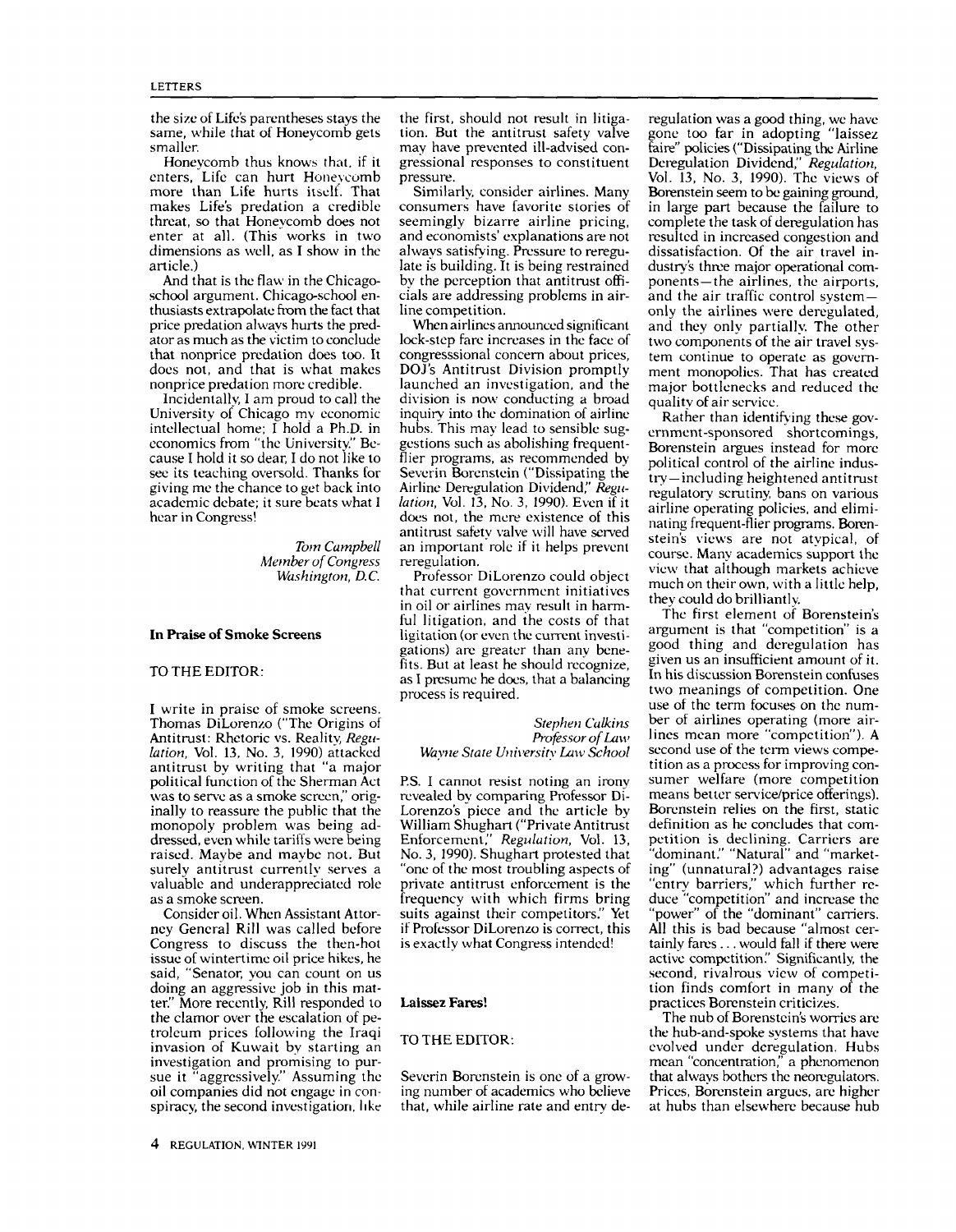competition is limited. Borenstein's analysis is based on fare data he has<br>collected for various routes. In a more detailed work (referenced in the article) Borenstein explains how he adjusted his data to account for a range of specific factors and then sought to explain the remaining discrepancies. Borenstein examines three possible explanations for the higher ample, to the airline's hub), the costs fares he finds at dominated hubs. are lower than for a comparable fares he finds at dominated hubs. First, he asks whether these discrepancies are illusory. Second, he considers whether the services offered by hub carriers are superior to those offered by nonhub carriers. Third, he questions whether such discrepancies are simply inherent in the huband-spoke system and unreachable by government action.

Borenstein's first claim (that fares are higher) may or may not be true. It is certainly prey to the classic eco- nomic error of assuming that list prices are what people pay. Borenstein ignores the fact that, in today's world of pervasive frequent-flier awards, fares and costs may differ sharply. This may be important. Although frequent fliers constitute only about 6 percent of all passengers, their travel represents more than 40 percent of all trips (and probably a much higher competing grids. Passengers at hub percentage of full-fare travel). For cities can also elect to travel via a percentage of full-fare travel). For such passengers list prices should be discounted to reflect the rebates travelers receive when they cash in the airline deregulation has resulted in a frequent-flier awards. frequent-flier awards.

effective discount will vary widely by customer. That such adjustments are difficult, however, does not mean that they can be neglected. Indeed, Borenstein's apparent "discrepancies" might be largely explained by his failure to adjust "full-fare" tickets to account for the frequent-flier credits such travel earns.

But let us accept the differences in list prices as meaningful and turn tory economists have long recognized now to Borenstein's second point — that in situations where products exnow to Borenstein's second point that variations in hub service quality cannot explain such fare differences. Note that Borenstein does not deny that hub service is qualitatively superior. He concedes, "When it comes to air travel, people who live in cities with hub airports probably are better off than people who live in nonhub cities!' Borenstein contends, however, that higher quality service will not command a higher price in com- petitive markets.

Let us first consider the way in which the hub system has affected travel costs. Borenstein overlooks the extent to which deregulation has changed transportation economics

for both airlines and their passengers. Consider the costs of shifting an aircraft from City A to City B, for example. The costs include not only fuel, labor, and meals consumed in transit, but also any change in the shortterm earnings potential of that aircraft. If the aircraft moves to a city ample, to the airline's hub), the costs move to a city that is not a hub for that airline. Route costs therefore depend on the specifics of each airline's schedules and the fluctuating demand and supply it faces. The costs of serving a single route are very difficult to estimate from outside (or indeed even inside) the system. Distance may well be among the least significant factors governing costs, for example.

Such adjustments are not easy. The whether one is traveling from a hub between the will vary widely by or a nonhub city. A direct compari-The type of service offered to passengers at hub and nonhub cities differs sharply. At hubs passengers are offered frequent direct (indeed, nonstop) service to a large number of spoke cities. That service is provided largely by the "dominant" carrier. At nonhub cities passengers face primarily change-of-plane service (save to hub cities) and must pick among competing grids. Passengers at hub competing grid, of course, but then they forgo direct routing. In effect, airline deregulation has resulted in a son between the two types of service. is difficult. As noted, Borenstein does not dispute that hub service is generally of superior quality.

Borenstein argues that this is irrelevant, however. According to him, only costs matter in a "competitive world." But Borenstein must know that this is not quite right. Regulatory economists have long recognized hibit flat or declining marginal costs, "optimal departures from marginal cost pricing" may be necessary and efficient. Marginal cost pricing may or may not cover the costs of serving a specific route. If not, then efficiency considerations suggest that the airline should charge different prices to as if these gains could be attained if different passengers to recover more revenues from those passengers who place the greatest value on air travel made clear. Dispersing traffic among and who are least likely to quit trav-<br>several airlines would directly reand who are least likely to quit traveling because of price increases. Thus, we should not be surprised to discover that fares differ appreciably, and that business fares are generally much higher than tourist fares.

Of course, the fact that prices are influenced by service quality does not mean that the airlines are free to charge whatever they wish. Some passengers, especially those with other options, will be lost if air fares are raised, and new entrants may also be attracted to the market. "Potential" competition—a concept dismissed by Borenstein-is a real phenomenon. Airlines have many ways to test the profitability of a new route, and they have often done so under deregulation by entering and then leaving markets that do not prove attractive. Moreover, airlines can enter a market with highly selective pricing policies (triple mileage on Los Angeles-San Francisco flights during January and February, for example) designed to entice specific customers. Nor is it costly to link grids if the costs of direct flights rise excessively. A passenger can fly from a hub city to another hub city and then to his destination. (Note that passengers selecting this process are, in effect, acting just as passengers at a nonhub city.)

Naturally, the fare on such multisegment routes must be lower than the fares charged for the direct flight if anyone is to use them (although again note that such discounts may occur as specific frequent-flier discounts rather than as fare differences). Borenstein recognizes that such grid-linking arrangements often occur (noting, for example, that United offers only flights to its Chicago and Denver hubs from Northwest's Minneapolis-St. Paul hub), but he does not appreciate that this is the nature of grid competition. For efficiency reasons it may be that no other form of competition can be expected, and none is needed. <sup>A</sup>world in which service quality does influence prices still leaves the American public better off.

But can we do better? Borenstein seems to believe we can. He understands that hubs allow economies of density-more effective utilization of capacity, higher load factors, and more flights—and he must realize that this requires that passenger flows be concentrated on one carrier. But while Borenstein values such flow-concentration economies, he acts traffic were divided among many carriers. How this is possible is never made clear. Dispersing traffic among duce the economies of density hubs were created to exploit.

It seems Borenstein would accept the "natural advantages" gained by airlines at their hubs, but he is far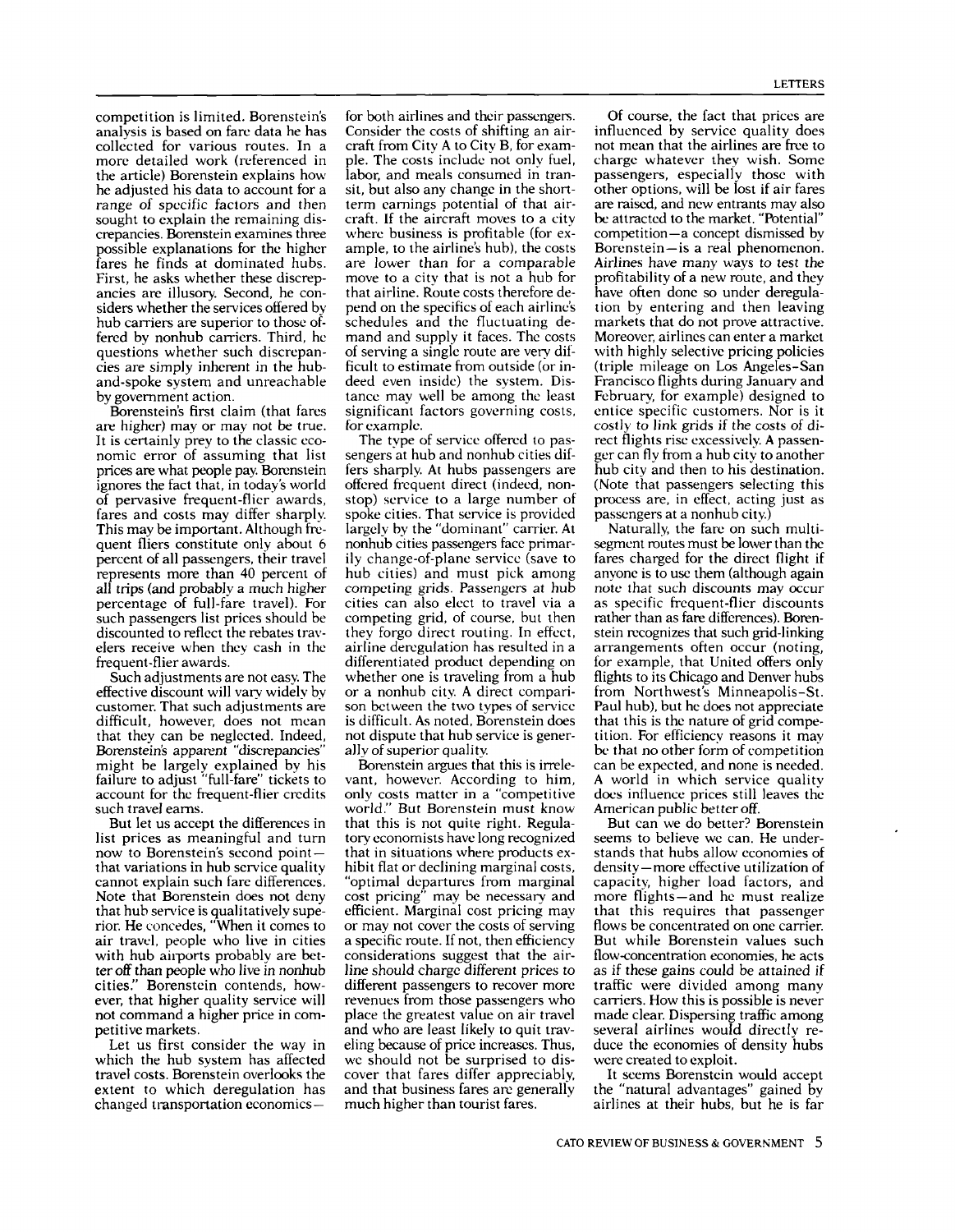less supportive of the "marketing devices" airlines use to enhance their hub positions. Borenstein is unhappy about frequent-flier programs, airlineprovided commissions to travel agents, limits on airport capacity, and "lax"<br>antitrust enforcement of airline mergers. He even seems unhappy about advertising-since it may differentially benefit the established airline. To address these "problems," Borenstein would ban frequent-flier programs, restrict computer reservation systems, and restrict contractual arrangements between airlines and airports.

Consider Borenstein's views on frequent-flier programs. He does not like them. If air fares must be discounted, then Borenstein would force the benefits to go (wherever possible) to the business traveler's employer, not to the individual. As an analyst, I can sympathize with Borenstein here. If list prices more accurately reflected travel costs, analysis of the industry's performance would be more straightforward. Unfortunately, markets exist confusion over whether a firm or a to advance consumer welfare, not to government regulator is more likely to advance consumer welfare, not to simplify the task of the academic.

Borenstein provides other reasons for opposing frequent-flier programs, of course. He argues that they are "tax scams" through which employees re ceive untaxed, in-kind benefits. We must suppose that Borenstein also opposes employer-provided medical insurance and child care plans. Borenstein's main point, however, is that such programs result in "inefficient decisions" by travelers. He implies pline such practices in many ways:<br>that employers are somehow duped by the need to provide quality to enthat employers are somehow duped by the need to provide quality to enable as employees waste time and money sure repeat business, by the comparias employees waste time and money pursing frequent-flier awards. I suppose Borenstein also assumes that the Christmas gifts provided to purchasing agents by attendant suppliers or the attention showered by that Borenstein does not suggest that hotel and airline managers on con- we abolish travel agents; he just vention planners also leads them to betray their unsuspecting corporate employers.

In reality, firm managers are well aware of incentives likely to distort employees' decisions. Companies may impose rules prohibiting their employees from accepting gifts, favors, traffic control system. To these we or frequent-flier rewards as a result. The fact that few do so suggests that employers find frequent-flier programs effective ways of selectively rewarding their most travel-harried workers.

Frequent-flier rewards are akin to the discount coupons available for a wide range of consumer products. Coupons are one way of discounting prices. They permit producers to appeal to the most price-sensitive customers without lowering prices for everyone. Frequent-flier award programs are very complex and continuously change as airlines seek to reward those customers most vital to their control, but they were not able<br>their continued profitability. Simply to shift air traffic controllers or retheir continued profitability. Simply reducing fares, although beneficial to the corporation, would weaken the to expand capacity accordingly. The incentives for an individual traveler Federal Aviation Administration reincentives for an individual traveler to concentrate his travel on any one airline. Frequent-flier programs, on the other hand, offer many ways of targeting price changes more carefully. For example, there are several classes of frequent fliers, and assignment to a class is determmed by the number of miles flown on the airline. In higher classes travelers obtain multiple mileage credit, that is, their discounts increase. It would be much rewards to the more-frequent frequent flier through a general fare discount.

Borenstein's concern over volumebased airline commissions to travel agents stems from much the same confusion over whether a firm or a to advance efficiency. Yes, a travel agent might mislead a customer and encourage her to purchase a less desirable flight, but the same potential exists in an encounter with a real even a clothing store sales clerk. There is little evidence that such fears are well founded or that any regulatory intervention could improve the situation. Markets discipline such practices in many ways: son shopping endemic in our society ("Oh, how much did you pay for your seat?"), and by the fact that honesty is a profitable business policy. Note that Borenstein does not suggest that wants people to worry more.

Surprisingly, Borenstein does not even discuss the more significant forces limiting the ability of the air travel system to provide more userfriendly services-the political mismanagement of airports and the air should also add cabotage laws that prohibit foreign carriers' competing on domestic routes. These failures do indeed suggest (Borenstein notwithstanding) that the remaining problems of airline deregulation are the fault of government. Airline deregulation mandated greater operating efficiences and thus necessitated the shift to hub-and-spoke distribution systems (the savings of such systems are massive). That shift required that the airlines redeploy planes and staff<br>around the nation. The airlines were able to move those resources under their control, but they were not able allocate airway trust fund revenues to expand capacity accordingly. The sponds to its political overseers, not to consumer needs. The result has been needless congestion and discontent. Borenstein would have done well to have examined this problem rather than the creative marketing arrangements that airlines have used to advance consumer welfare and profitability.

more difficult to provide additional such market-oriented publications as rewards to the more-frequent fre-<br>Regulation-says much about cur-That the nanny airline reregulators are again gaining a hearing—even in such market-oriented publications as rent political realities. Those favoring deregulation should renew their efforts. Department of Transportation and Justice officials should reconsider their hasty handicapping of the computerized reservation system, and DOT, in particular, should move aggressively to free airport and air traffic control capacity. Rather than finding ways to oppose specific pricing or privatization policies, policymakers should encourage the broadest possible experimentation.

> Fred Smith President Competitive Enterprise Institute Washington, D.C.

### Averting Airline Reregulation

#### BORENSTEIN responds:

In responding to my analysis of airline competitiveness, Mr. Smith criticizes my standard economic use of the term "competition." He proposes a revised definition, one that applies to a world in which companies strive not to make large profits, but to make the greatest possible contribution to human welfare. I suppose in this world each manager is Irving to demonstrate that he or she is a better citizen than other executives in the industry. In the real world firms are trying to make money. The pursuit of profits usually benefits society as a whole, but it is logically possible that it can lead to behavior that hurts consumers. Despite Mr. Smith's asser tion, the absence of government intervention does not necessarily equate to competition. Much of the recent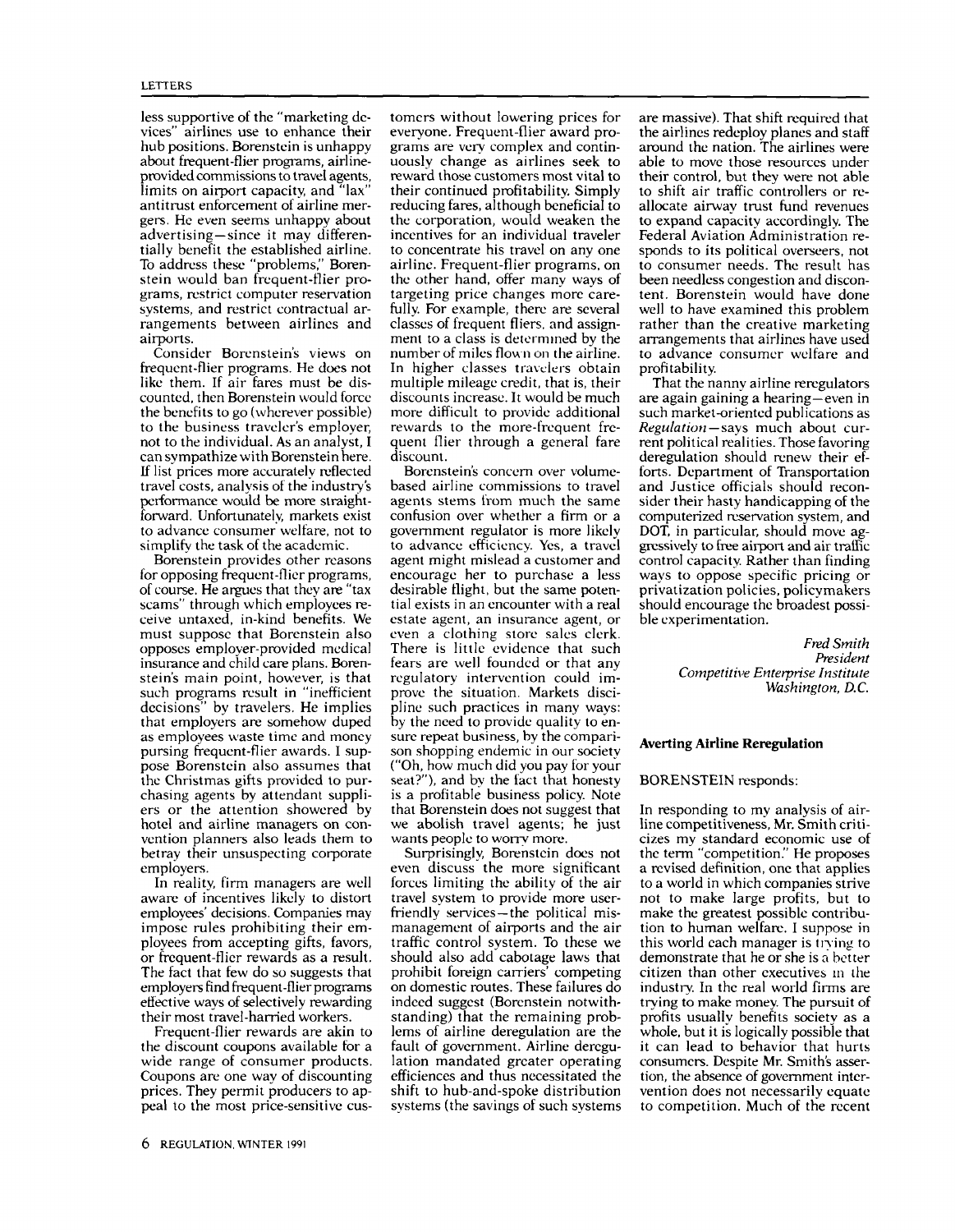empirical work on airline competition seeks to determine how consumers have fared as hub concentration has increased. Mr. Smith sees no need to read those works. He already knows the answer: only government intervention can harm consumers, because laissez faire capitalism always improves consumer welfare. That is not economics. That is religion.

Mr. Smith practices this religion with a fervor and sloppiness that is, unfortunately, much too common. He seems to think that the mere suggestion of a cost-based explanation for suspect pricing practices negates any empirical demonstration of market power. He begins by suggesting that the value of frequent-flier bonuses "might" explain the higher prices that I find at hubs than on flights between nonhubs (which, by the way, are transaction prices, not list prices). Yes, they "might," but they do not. As explained in my RAND Journal of Economics article cited in the paper, the allegedly<br>greater value of frequent-flier bonuses for people flying to or from hubs is very unlikely to explain more than a 2 percent average price difference. Such an upper bound estimate is not so difficult to come up with, but it does require looking at the data.

Mr. Smith is amazed that I "concede" that people who live around hubs are probably better off than people who do not. Such "concessions" are easy to make when one views the issue as one of economics rather than ideology. In fact, I began profits? That a my article by "conceding" that airline italism to me. my article by "conceding" that airline deregulation has greatly benefitted consumers, benefits I would not like to see lost to reregulation or monopolization.

Mr. Smith explains that the workings of an airline network are much too complex for anyone outside the industry to fully understand, and that the relative costs, operating plus opportunity costs, of flying to different destinations "might" well differ among routes of similar distance. True enough, but where is the explanation for the strong relationship between dominated airports and higher prices? Is complexity the explana-<br>tion or is it just the reason that we should never study airline pricing? Mr. Smith clearly has not, or he would know that in every major study of airline competition, distance is the most significant determinant of prices.

Mr. Smith instead appeals to a general theory of optimal monopoly



"YOU WANT TO KNOW THE AIR FARE FROM TAMPA TO WASHINGTON ?.. JUST A MINUTE, PLEASE ! "

 $regulation - Ramsey$  pricing — which (in theory) allows a regulator to confer the greatest possible total benefits on consumers plus producers, given that the firm must cover its the federal government has as much costs to stay in business. Now we are interest in subsidizing Hawaiian vacosts to stay in business. Now we are back to economics, but unfortunately the application of the theory is strained at best. Is Mr. Smith suggesting that airlines are trying to maximize the sum of consumer benefits plus profits rather than just profits? That does not sound like cap-

Next come the smoke and mirrors. Yes, it is, but where is the evidence on r. Smith explains that the workings the effectiveness of potential competi-New airlines will be attracted to enter any markets that are overpriced, Mr. Smith argues, because potential competition "is a real phenomenon." Yes, it is, but where is the evidence on tion-evidence based on data, not theology? The real studies of potential competition effects in the airline industry-done by a wide variety of researchers with differing views of the industry-have found small or insignificant effects. No study has found that potential competition cre- ates nearly as much downward pressure on prices as the presence of actual competitors. The implication of Mr. Smith's letter that airlines can enter and exit markets at little cost has been dismissed as excessively sanguine by even those people who corporation's best interests.<br>
espoused such theories at the time of Mr. Smith's aversion to real data is espoused such theories at the time of deregulation.

> My advocacy of banning frequentflier programs seems to really get Mr. Smith's goat. He supposes that my

opposition to such an untaxed fringe benefit means that I am also opposed to untaxed medical and child care benefits. Does Mr. Smith think that the federal government has as much cations for tired business executives as in promoting adequate health care? I do not.

No, Mr. Smith, employers are not duped by the gifts that airlines give to their employees. Firms know the effect of frequent-flier programs, but the costs of controlling these effects are large. Airlines generally will not permit a traveler to hold separate memberships for personal and business travel. This greatly complicates the employer's monitoring task. Simply prohibiting collection of these gifts is virtually impossible, unless the employer is going to open all of the employee's personal and business mail. Requiring that the bonus flights be used for business travel is quite difficult since such trips must often be booked well in advance and occur at offpeak times. Mr. Smith's analogy between frequent-flier bonuses and personal Christmas gifts from suppliers is nearly accurate: If a supplier gave a purchasing agent free trips to Hawaii for Christmas, the purchasing agent might very well betray his corporation's best interests.

so great that he refuses to recognize them when they are given to him. He says that I offer little evidence about the effect of commission-override